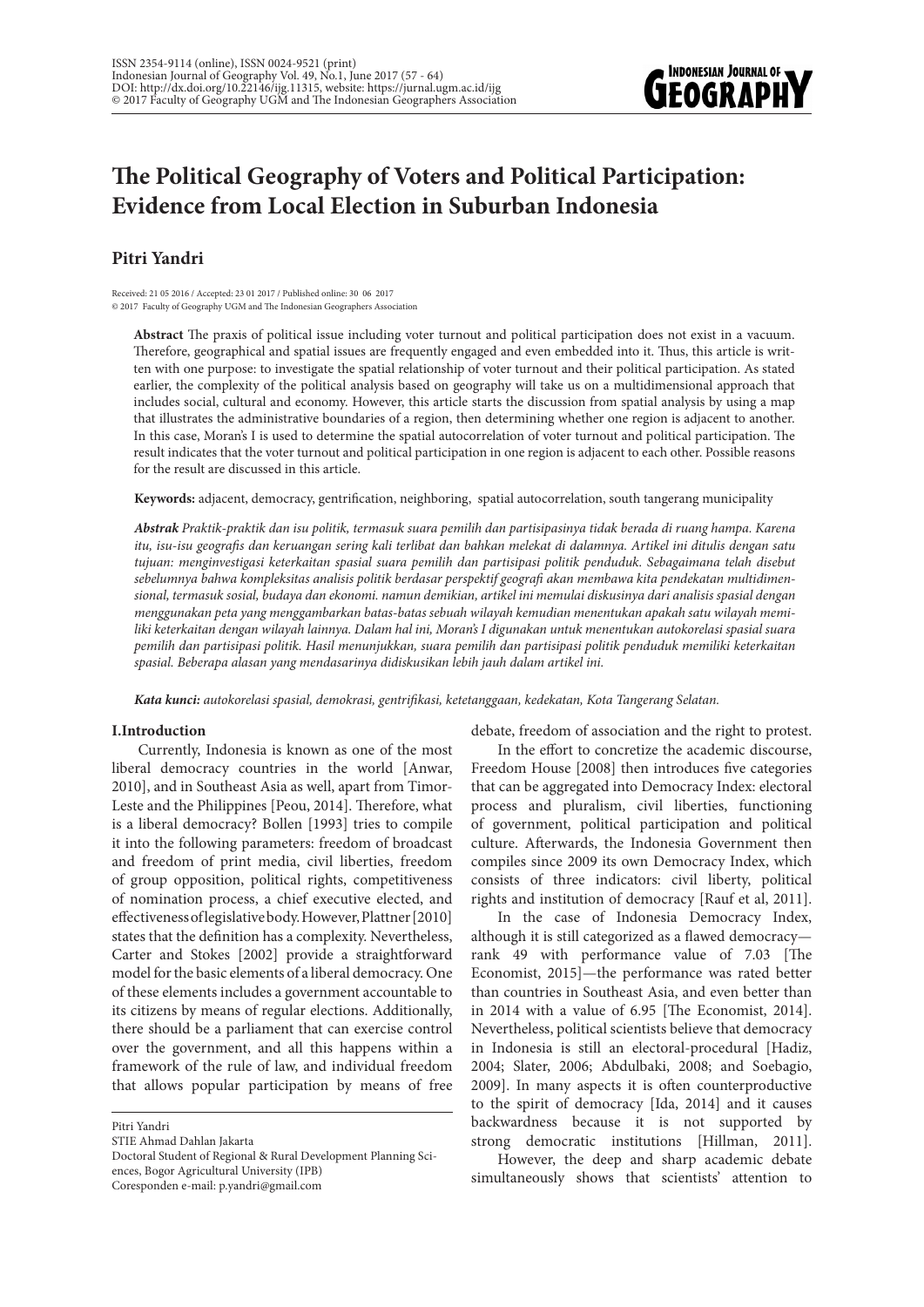the situation of democracy in Indonesia is still preoccupied with micro-electoral democracy issues [Darmoval, 2006]. It also happens in an instant analysis of political scientists during the selection process, as carried out by a number of quick surveys with the support of national televisions.

Tragically, scientific discourse and empirical studies of geographic democracy in Indonesia apparently has not received serious attention. Their analysis focuses only on the voice and participation of voters, without concerning themselves with aspects of geographic space. In this case, theoretically O'Loughlin [2003] expresses the need to enter and even integrate spatial analysis in political science to this context; an explanatory analysis equipment to reduce deficiencies in the micro analysis is urgently needed. That fact motivates Darmoval [2006] to believe that macro level perspective can give more attention to the issue of the political dimensions of political participation. With that in mind, the perspective describes at the same time the collective responsibility of the actors in the process of electoral democracy, the political elite and citizens, as well as the quality of democracy itself.

Moreover Darmoval [2006] explains that the benefits of macro-level approach in investigating the voter turnout are important in the context of democratic development, especially its geographical implications. Cox [2002] states that political geography is concerned in territory, state, social, cultural and people who are in the scope of the territory. For others, political geography is the study of political process, differing from political science only in the emphasis given to geographical influences and outcomes, as well as in the application of spatial analysis techniques [Kasperson and Mingi, 1969; Burnett and Taylor, 1981] in Jones, et al [2004].

Abroad, studies on political geography has been developed widely. For example, a study conducted by O'Loughlin, Flint and Anselin [1994] which investigates Nazi voter geography; Jenkins and Sala [1998] which examines the spatial distribution of voters in the United States; Perdomo [2004] in Mexico, and Montero [2010] in Brazil. In the context of Indonesia, little effort yet significant has been exercised by Prahutama [2014] through his studies at the local elections in Central Java. By using spatial autocorrelation, he finds that every candidate has a spatial autocorrelation.

Studies abroad regarding voter turnout and political participation related to regional phenomena has also been very attractive. In the context of urban area, for example, there are studies by Preuss [1981]; Mwinyi and Kayunze [2014] in Tanzania. In rural areas, Rashid and Gao [2012] examine the determinants of attitudes of young voters in politics in Bangladesh, while Landry and Davis [2010] examine the general elections in rural areas in China. In the context of political science in Indonesia, the issue of suburb voters has rarely become the object of studies. Thus, this article is expected to contribute to the new approach to

the discourse of democracy, especially in the context of electoral democracy at the local elections in Indonesia

Based on the First Tobler Theorem, which states that "everything is related to everything else, but near thing are more related than distant things" in Miller (2004), firstly this article elaborates on the geography of the voter turnout and political participation in the local head election (Pemilukada) in South Tangerang Municipality and simultaneously investigate its spatial autocorrelation. The Pemilukada held on December 9, 2015 was also part of the nationwide local elections, held simultaneously throughout Indonesia, both the provincial and district/county. The Pimilukada organized in 32 provinces out of 34 provinces, which covers 269 districts/counties, excluding Jakarta and Aceh Province.

As a suburb, South Tangerang Municipality was formed under Act No. 51/2008 on the establishment of South Tangerang Municipality on 29 Septemper 2008. Located in the eastern province of Banten and administratively consists of 7 districts, 54 subdistricts with an area of 147.19 km2 (Figure 1). The administrative boundaries of the region: northern side with Jakarta Province and Tangerang Municipality; eastern side with Jakarta Province and Depok Municipality; southern side with Bogor Regency and Depok Municipality; and western side with Tangerang Regency. As has been described by Yandri [2014], most population in this region works in Jakarta as commuters.

Secondly, as a hinterland, this article also presents how the phenomenon of spatial relationship occurs in suburban areas. This argument is relevant because in its development, a number of rural areas in Indonesia experience a massive urbanization process. The phenomenon leads to the emergence of suburban fringe, urban fringe, and rural-urban fringe, each with its own dynamics of geography.

#### **2.The Methods**

Data in this article gathered from www.kpu.go.id. On this website we can track voter turnout on the "AMJ Pilkada" menu, which then we can search the voter turnout and the level of political participation on the "Informasi Perhitungan Suara" on http://www. kpu.go.id/index.php/pages/detail/2015/395. General Election Commission (KPU) provides database of local head election results based on the districts/ counties throughout Indonesia. In addition to that data, the map data was also necessary to determine the administrative boundaries of each sub-district.

To investigate the spatial distribution of voters, the technique of global spatial autocorrelation was used, which indicates whether the entire data has a spatial structure or not. The interpretation of this case was whether the spatial autocorrelation was significantly positive or negative. Positive significant indicated the same level of voter turnout and political participation among adjacent regions spatially (neighboring subdistrict), while significant negative meant the opposite.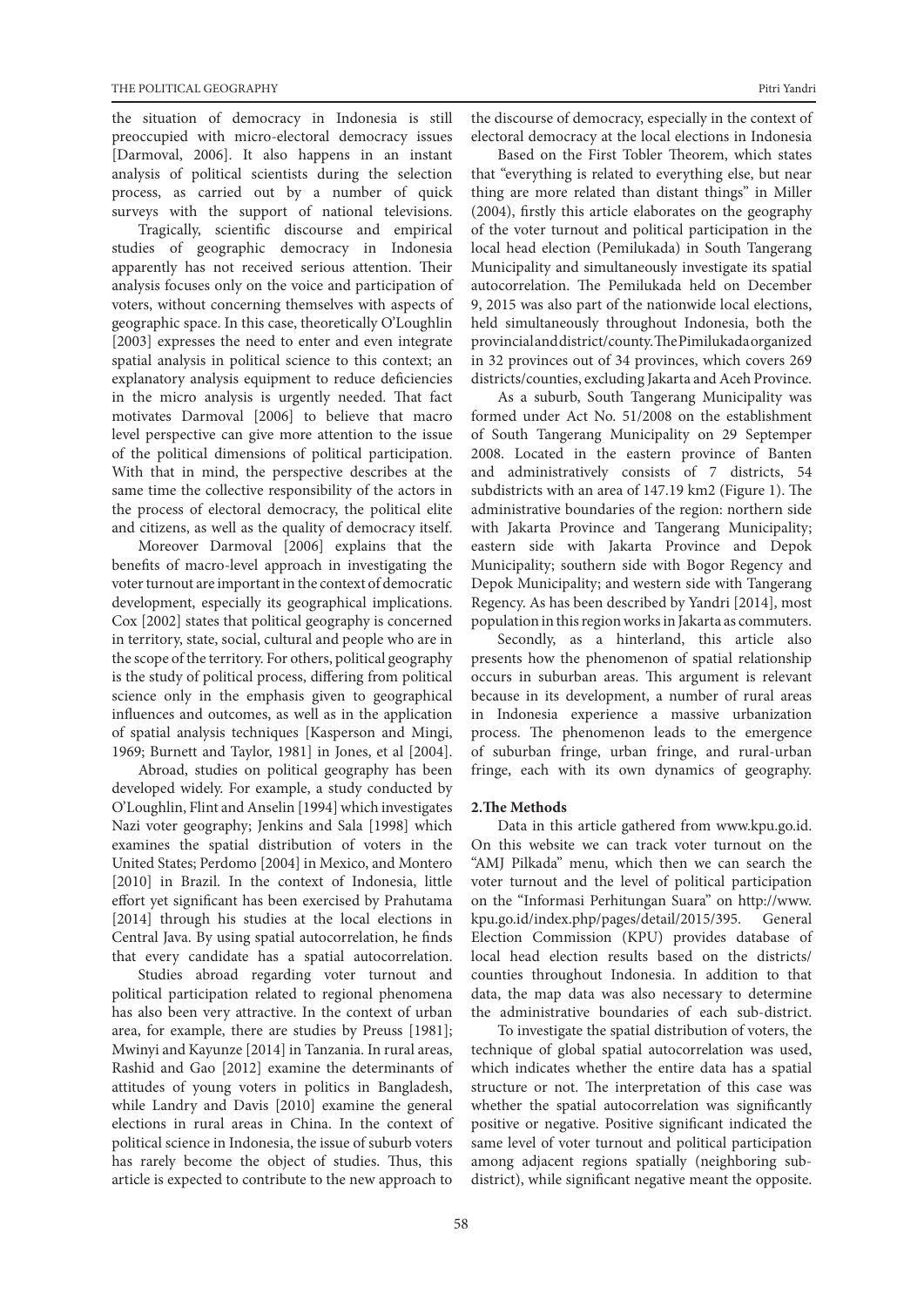

Figure 1. South Tangerang Municipality Map Source: Spatial Data Compilation (RTRW) of South Tangerang Municipality, 2008

The statistical tool used to evaluate the global spatial autocorrelation was Moran I, with the following formula:

$$
I = \frac{N_{S_0 \sum_i \sum_j W_{ij} X_i X_j}}{\sum_i X_i^2}
$$
 [1]

With more operational equation, the equation [1] can be rewritten in the form:

$$
I = \frac{N}{\sum_{i} \sum_{j} w_{ij}} \frac{\sum_{i} \sum_{j} w_{ij} (x_i - \bar{x})(x_j - \bar{x})}{\sum_{i} (x_i - \bar{x})^2}
$$
\n[2]

Where:

| N  | : number of spatial units indexed by i and j |
|----|----------------------------------------------|
|    | : mean of Xi                                 |
| T. | الانتقاض والمتحدث والتماري والمرابيب         |

X<sub>j</sub> : value in location to-i

- Xi : value in location to-j
- Wij : element of a matrix of spatial weights

The expected value of Moran's I under the null hypothesis of no spatial autocorrelation is:

$$
E(I) = \frac{-1}{N-1}
$$
, its variance equals to:  

$$
Var(I) = \frac{Ns_4 - s_8 s_8}{(N-1)(N-2)(N-3)(\sum_l \sum_j w_{ij})^2} - (E(I))^2
$$
 [3]

where:

$$
S_1 = \frac{1}{2} \sum_{i} \sum_{j} (w_{ij} + w_{ji})^2
$$
 [4]

$$
S_2 = \sum_i (\sum_j w_{ij} + \sum_j w_{ji})^2
$$
 [5]

$$
S_3 = \frac{N^{-1} \Sigma_i (X_i - \bar{X})^4}{(N^{-1} \Sigma_i (X_i - \bar{X})^2)^2} \tag{6}
$$

$$
S_4 = (N^2 - 3N + 3)S_1 - NS_2 + 3(\sum_i \sum_j w_{ij})^2
$$
 [7]

$$
S_5 = (N^2 - N)S_1 - 2NS_2 + 6(\sum_i \sum_j w_{ij})^2
$$
 [8]

 Theoretically, the resulting value in the calculation of Moran index ranges between  $-1$   $\langle$ I  $\langle$ 1. The value I is expressed by:

 $I_0 = -1/n - 1$  close to 0 which means there is no spatial autocorrelation.

 $I > I_0$  which means that there is positive spatial autocorrelation and this means data patterns are clustered.  $I < I_0$  which means that there is negative spatial autocorrelation and this means data patterns are dispersed.

#### **3.Result and Discussion**

In the Indonesian electoral system, especially in the organization of local elections, each candidate, consisting of a pair of one mayor and one deputy mayor, must be nominated by a political party or coalition of political parties. It is stated clearly in Act No. 1/2015. However, the rules that are considered castrating the rights of citizens were then converted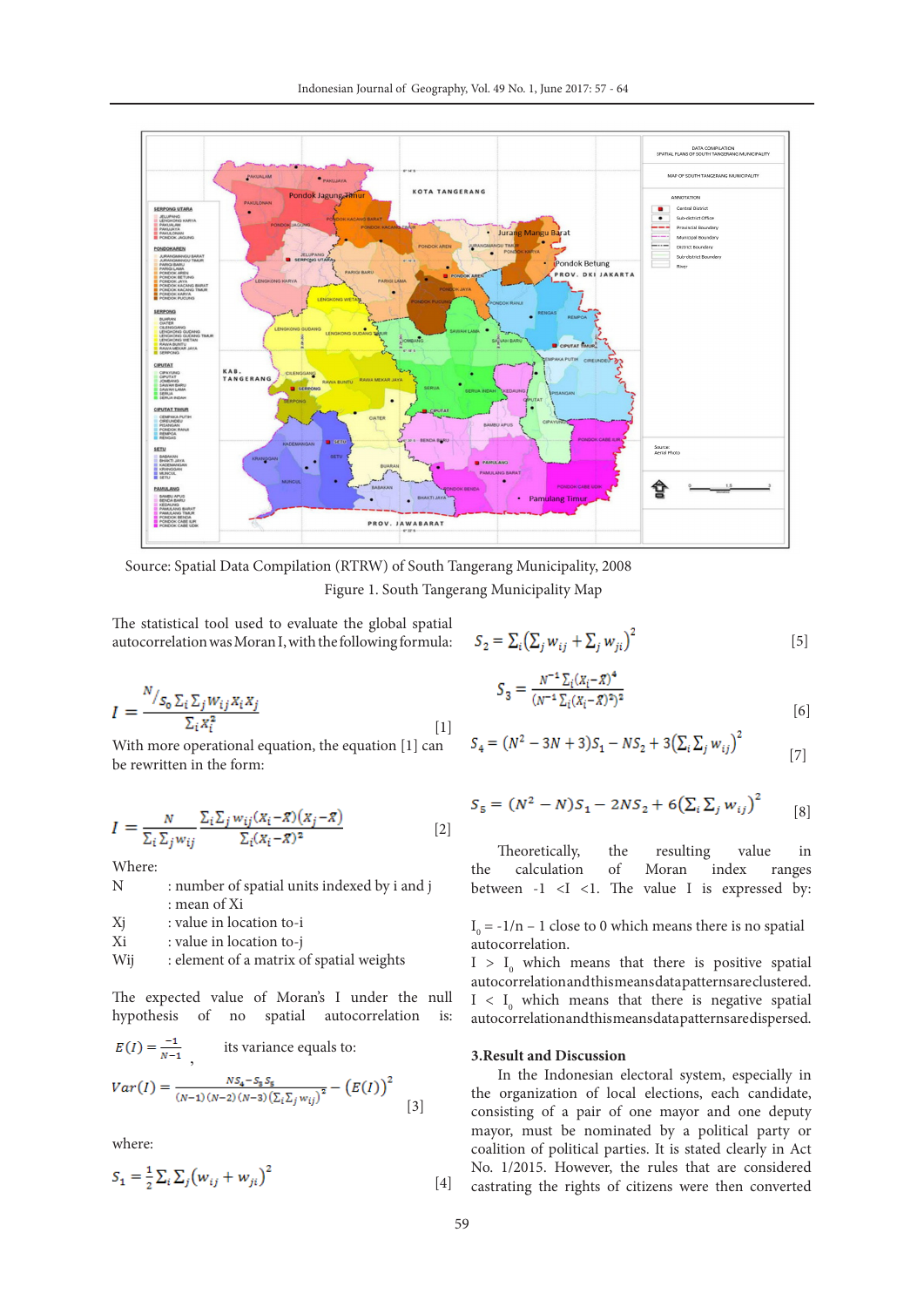

Source: ArcGIS Help 10.

Figure 2. Spatial Autocorrelation

into Act No. 8/2015 that legitimates independent candidates to be backed by a number of constituents. In South Tangerang Municipality, on the local elections in 2015, all participating candidates were supported by political parties. The following was information on all candidates and their supporting political parties.

Table 1. The Candidate of Mayor and Vise Mayor

| Candidates                                                   | Political Parties Back-Up |  |  |  |
|--------------------------------------------------------------|---------------------------|--|--|--|
| Ikhsan Modjo & Li Clau- Demokrat, Gerindra<br>dia Chandra    |                           |  |  |  |
| Arsid & Elvier Ariadian- PDIP, Hanura<br>nie Soedarto Poetri |                           |  |  |  |
| Airin Rachmi Diany &                                         | PKB, PKS, PAN, PPP,       |  |  |  |
| Benyamin Davnie                                              | NasDem, Golkar            |  |  |  |
| Source: www.kpu.go.id, 2015                                  |                           |  |  |  |

Table 1 shows the fact that the incumbent, Airin Rachmi Diany and Benyamin Davnie, had the most number of political parties supporting them. Some local political analysts said that their key to victory lied in Airin's powerful figure. She is the wife of Tubagus Chaeri Wardana, who is the younger brother of Ratu Atut Chosiyah, Banten Governor—later was jailed for two cases of corruption and bribes regarding the procurement of medical equipment to the Chairman of the Constitutional Court, Akil Mochtar. Regardless of what was faced by Chosiyah, one thing that is clear was the map of political power here was still held by the family around them, and this happened in many districts/ counties in Banten Province (Hidayat, 2007; Agustino and Yusoff, 2010). In the early stages of the 2015 political contestation, that influence seemed to cause Airin and Benyamin got supported by six political parties.

The result was the incumbent have actually won the competition for political power and led the South Tangerang City until 2020, by votes reaching 59.61%. Meanwhile, the most voted after Airin was Arsid and Elvier Ariadiannie Soedarto Poetri (32.18%); Ikhsan Modjo and Claudia Li Chandra (8.22%). In the context of Airin, although her family, especially her husband, was being awarded with public spotlight for corruption cases, she could still won the political competition. Public's positive sentiment apparently

was closely related to a number of free public service programs throughout the period of her leadership. Basic public services, such as primary education (elementary school), health and administrative services (ID card, certificate of birth / death, etc.) could be taken care of without charge. This is as stated in by Local Act (Perda) No. 9/2011 on Population Administration Implementation and Local Act No. 4/2013 on Municipal Health System.

In the health sector, for example, free health service users reached 60.734 people in 2013, and the number of beneficiaries of this service increased to 64.560 people in 2014. That fact answered the questions about why public still voted for her in the 2015 Election. This unique case confirmed that there has been no correlation between poor family name reputations for corruption and the failure of a candidate in a political competition. That is, if the leaders of the region are able to provide quality public services, the issue of corruption will only be newspaper talk, without any impact whatsoever to the election.

According to data from the KPU, Airin and Benyamin elected by 305.049 voter turnout from a total of 533.444 users suffrage. Average voter in every district reached 60.03%. They obtained the highest vote in the Setu (64.97%), Ciputat Timur (63.60%), and Pondok Aren District (63.30%). Table 2 below shows the complete information of their vote totals in each district.

Table 2. The Average of Airin's and Benyamin Voters by Disricts in Local Election 2015

| $\sigma$ , $\sigma$ for force in $\sigma$ our $\sigma$ for $\sigma$ for $\sigma$ |               |  |
|----------------------------------------------------------------------------------|---------------|--|
| <b>Districts</b>                                                                 | Voters $(\%)$ |  |
| Serpong Utara                                                                    | 56.62         |  |
| Serpong                                                                          | 55.09         |  |
| Ciputat                                                                          | 61.06         |  |
| Ciputat Timur                                                                    | 63.60         |  |
| Pamulang                                                                         | 55.60         |  |
| Pondok Aren                                                                      | 63.30         |  |
| Setu                                                                             | 64.97         |  |

Source: www.kpu.go.id, 2015

Now, the first step of Moran's I calculation was to look at the map of South Tangerang Municipality (Figure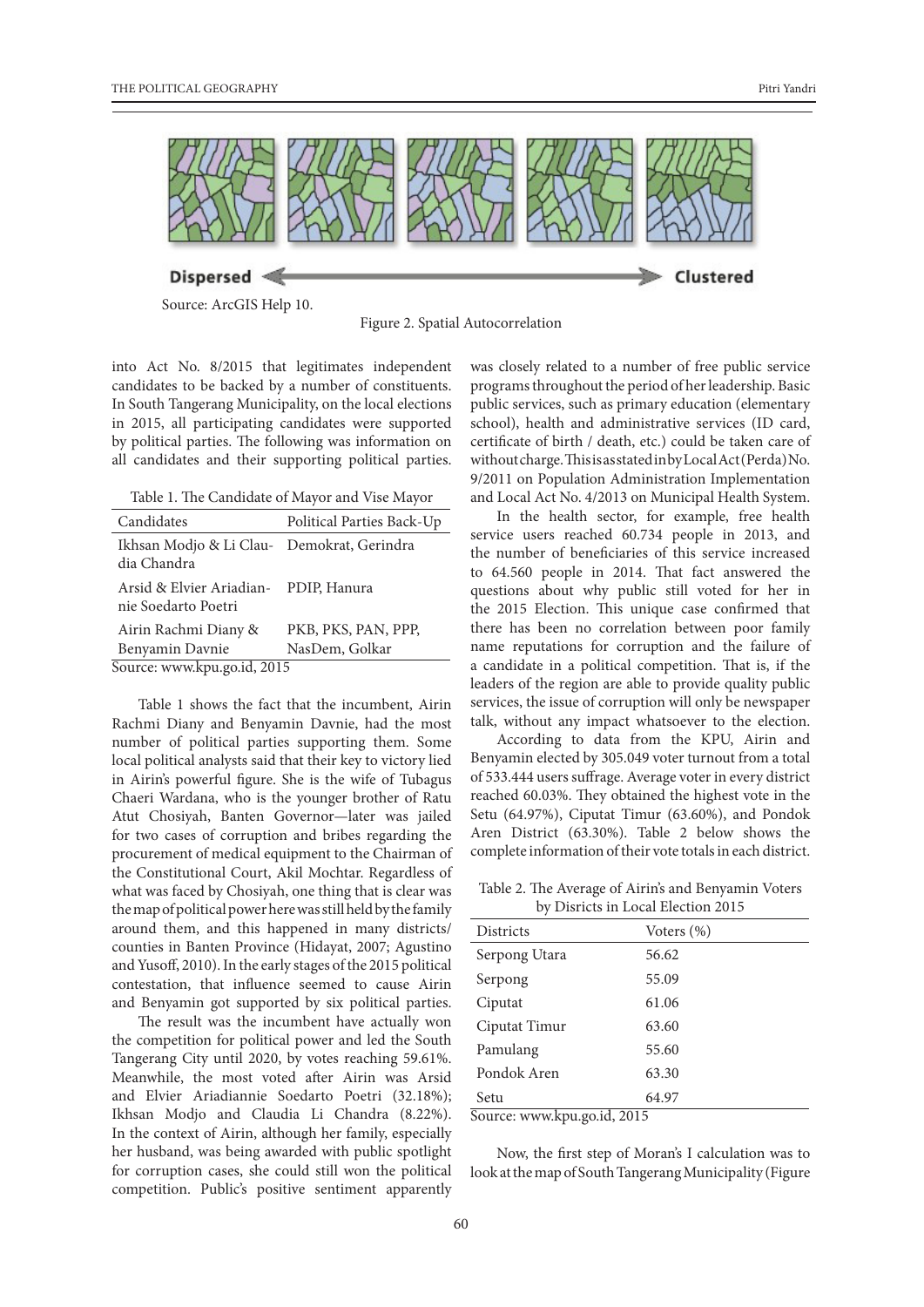1) to determine the adjacent inter-sub-district (wij). If inter-sub-district have an adjacent, then it was rated 1, wij  $= 1$ ; and conversely, a value of 0 was set for subdistrict that do not have an adjacent, wij  $= 0$ . In terms of the process of calculating the value of the adjacent of each sub-district, the easiest way was to only input subdistricts that have an adjacent. From this process, the next step was to calculate Moran's I in each sub-district. Table 3 below is an illustrative calculation Moran's I for Pondok Jagung sub-district located in Serpong Utara district. The procedure in table 3 was conducted in fiftyfour sub-districts in South Tangerang Municipality.

Tabel 3. Moran Index Calculation for Pondok Jagung Sub-District

| NEIGHBORING SUBDISTRICT | VOTES (yi) | $(y_{51.5} - \bar{y})$ | $(y_i - \bar{y})$ | $W_{ij}$ | <b>PRODUCT</b> |
|-------------------------|------------|------------------------|-------------------|----------|----------------|
| Pakualam                | 49.73      | $-8.35$                | $-10.12$          | 1        | 84.502         |
| Pakulonan               | 57.58      | $-8.35$                | $-2.27$           | 1        | 18.9545        |
| Paku Jaya               | 58.53      | $-8.35$                | $-1.32$           | 1        | 11.022         |
| Pondok Kacang Barat     | 69.35      | $-8.35$                | 9.5               | 1        | $-79.325$      |
| Jelupang                | 58.62      | $-8.35$                | $-1.23$           | 1        | 10.2705        |
| Lengkong Karya          | 63.97      | $-8.35$                | 4.12              | 1        | $-34.402$      |
|                         |            |                        | $-1.32$           | 6        | 11.022         |

Source: www.kpu.go.id 2015, proceeded

The process of global Moran index aggregation was obtained by using the equation [1]. The calculation was shown in Appendix 1 to this article. The number of sub-district observed was 54,  $n = 54$ ; so  $n - 1 =$ 53. The value of  $(y_i - \ddot{y})^2 = 1926.825987$ ; and the value of  $\Sigma_j w_{ij} (y_i - \bar{y})(y_j - \bar{y}) = 2029.845334,$ as well as the total value wij =  $247$ , then the value of global Moran index is:

$$
I = \frac{53}{1926.825987} \times \frac{2029.84534}{247} = 0.226
$$
 [9]

0.226 Moran's I showed that there was positive spatial autocorrelation on voter turnout in the region, which means that the pattern of voter turnout were clustered. In other words, Airin and Benyamin's voter in a sub-district had spatial autocorrelation with voters in other neighborhood sub-district.

The main explanation that makes sense for this evidence was not because the process of political marketing (banners, billboards, etc.), but rather because of, first, the political agent of a political party that worked in every urban village and sub-district. With the support of 6 political parties, Airin and Benyamin had a higher chance to mobilize the voice of citizens than any other candidates. Table 4 confirmed, the parties supporting the Airin and Benyamin acquire 52.3% votes. With the acquisition of the votes, each supporting party had seats in local legislative body (DPRD) with the following composition: Golkar Party 9, PKS 5; and PKB, PAN, PPP and NasDem Party spread into Madani dan Padi Faction, respectively: NasDem Party 3, PKB 3, PAN 3, and PPP 2.

Second, as an incumbent, they had easier access to campaign budget and government resources that could be indirectly used to boost campaigns. Accelerating the improvement of public services and activities down to the grass root to interact with the community then formed a positive image to the public. Third, special attention was paid to social and cultural movement as long as she took office. This movement was very effective in boosting the voting at the elections. Interviews with members of the KPUD South Tangerang Municipality example, states:

"*Airin often attend any invitation of 'hajatan' of residents, although the villagers had no kinship with her. He congratulated and greeted the family who celebrate the 'hajatan' and even see the process of cooking the dishes in the kitchen, a place where women generally gathered. Even if she couldn't attend it, she would leave a wreath on the family's celebration. In addition to the way it was, Airin was relatively active in women's recitation organizations"*

In the context of the Local Election, all those methods were ultimately intended to mobilize their votes. It then formed a positive opinion and at the same sympathy of women toward her. That logic was proven by the fact that the number women voters were higher than the male, by reaching 52% of female voters (Figure 3). These practices confirmed what Sjaf (2014) called with ethnic-based politics of women.



Source: www.kpu.go.id 2015, proceeded Figure 3. Percentage of Gender Voter Turn

Nevertheless, the election as an attraction in suburban Indonesia kept one fundamental problem, namely the lack of public political participation. For that problem, high public political participation reflected improvements in the consolidation of democracy. KPU data showed, the level of public political participation in the 2015 election in South Tangerang Municipality is only about 57.98% (Appendix 2). Political participation was not much different when compared to the election in 2010, which is only 57%.

In general, there are a lot of theses on the cause of lack of political participation. Lassen [2005] says, the low political participation is because the public is not getting adequate information from the media. Another study focused on the media was also made by Clinton and Lapinski [2004], Vigna and Kaplan [2007], as well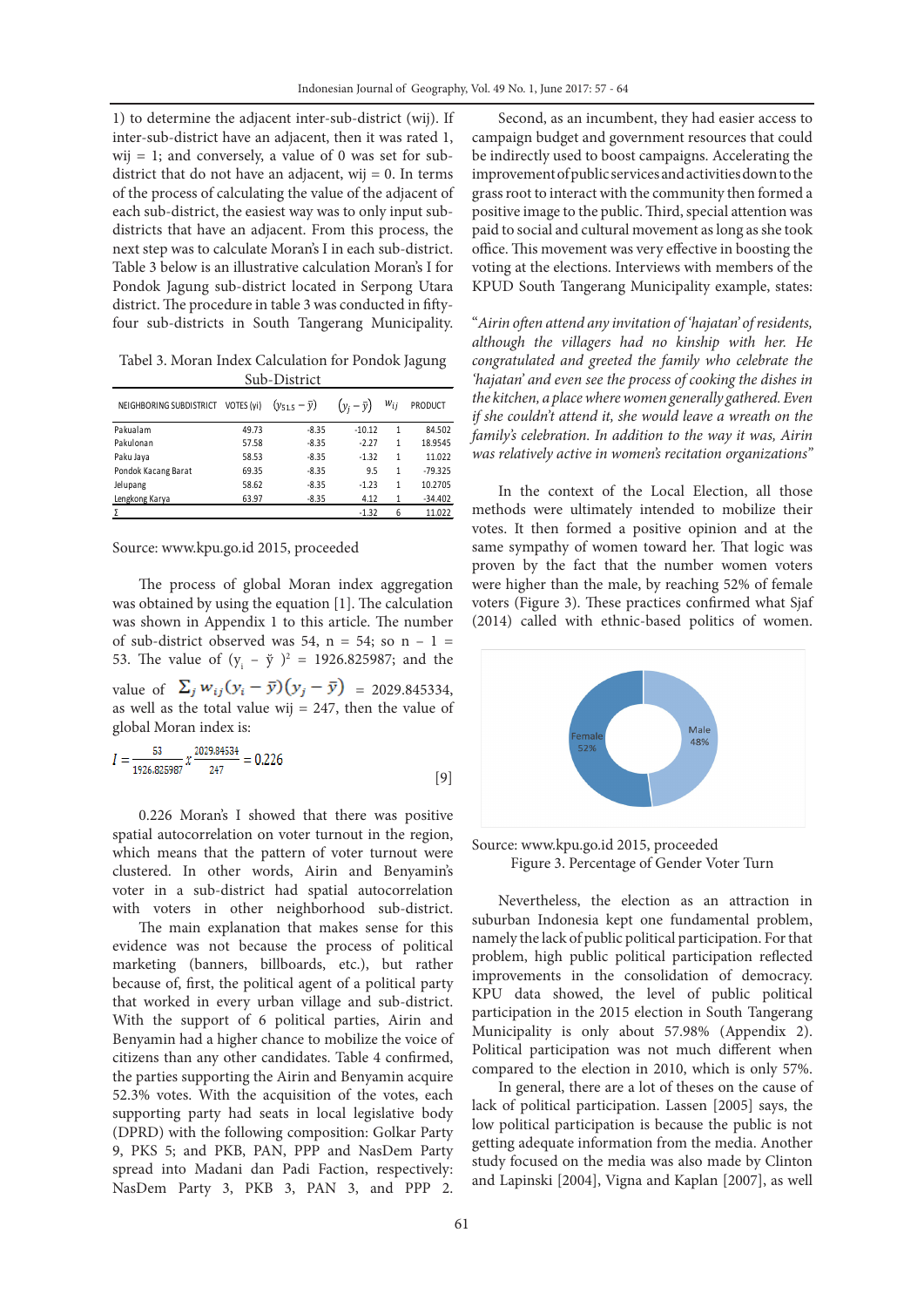| Tabel 4. Distribution of Voters of the Political Parties Legislative Elections  in South Tangerang |  |
|----------------------------------------------------------------------------------------------------|--|
| Municipality 2014                                                                                  |  |

| <b>Districts</b> | PKB    | <b>PKS</b> | PAN    | PPP    | Nasdem | Golkar  | $\Sigma$ Voters of<br><b>Political Party</b> |
|------------------|--------|------------|--------|--------|--------|---------|----------------------------------------------|
| Serpong Utara    | 2.371  | 2,947      | 3,962  | 1,588  | 3,977  | 8.514   | 59,010                                       |
| Serpong          | 11.568 | 4.246      | 1.754  | 2,689  | 4.445  | 9.126   | 65,439                                       |
| Ciputat          | 3,537  | 6.824      | 6.651  | 6.419  | 3.240  | 25,939  | 96,736                                       |
| Ciputat Timur    | 4.223  | 5,542      | 2,310  | 3,316  | 12,702 | 10,480  | 83.026                                       |
| Pondok Aren      | 8.175  | 13.267     | 7.673  | 6,661  | 13,007 | 29,466  | 138.242                                      |
| Pamulang         | 8,929  | 12,125     | 11,706 | 8,789  | 5,490  | 31,130  | 145,669                                      |
| Setu             | 2,222  | 3.586      | 1,139  | 4,231  | 4,135  | 6.205   | 35,622                                       |
| Σ Valid Voters   | 41,025 | 48.537     | 35,195 | 33,693 | 46,996 | 120,860 | 623,744                                      |
| %                | 6.6    | 7.8        | 5.6    | 5.4    | 7.5    | 19.4    | 52.3                                         |

Source: Local General Election Commission (KPUD) South Tangerang Municipality, 2014

as Dimitrova and Bystrom [2013]. However, generally the main cause is because of apathy towards politics and politicians [Scully, Jones and Trystan, 2004], in addition to the outbreak of money politics as well as the revitalization of customary institutions and local identities through decentralization [Elizabeth [2012] and the lack of civic education (Mwinyi and Kayunze, 2014]. In the context of decentralization, the study Hajnal and Lewis [2003] explains, the better the local government in providing quality public services, the better the level of public political participation.

However, in the context of urban/suburban, low political participation has been noted long ago by Preus [1981]. He stated that there are degrees of unwillingness and the inability of the urban population to choose. In the perspective of geography, Knotts and Haspel [2006] answer the problem with Gentrification Theory. Gentrification indicates socio-cultural changes in a region that is created by the rich buying residential property in less affluent neighborhoods. As a result, the average income increases in the region and, simultaneously, there occurs unofficial economy expulsion to low-income residents due to rental rates, home prices and rising property taxes. On the other hand, gentrification often changes the heterogeneous character of a community into an economically homogeneous society that has the character of suburban [Smith, 1979]. In the study Knotts and Haspel [2006], due to lack of community connection, suburb gentrification has lower political participation, and longstanding residents' political participation will simultaneously decrease along with new residents. This process causes a decrease in the overall political participation, both on longstanding residents and new residents.

Gentrification theory explains why political participation in South Tangerang Municipality is low. The empirical data of BPS of Banten Province in 2008, for example, confirms that the number of residential areas was only about 75 units. But in 2011, they confirmed that the number of residential areas swelled to more than 150 units. In 2015, in the Ciputat District only, the number has reached 264 units (Table 5).

| Table 5. Total of Housing Complex in Ciputat District |  |
|-------------------------------------------------------|--|
|-------------------------------------------------------|--|

| Sub-districts | Unit |
|---------------|------|
| Serua         | 126  |
| Jombang       | 19   |
| Sawah Baru    | 24   |
| Serua Indah   | 14   |
| Sawah         | 41   |
| Ciputat       | 12   |
| Cipayung      | 14   |
| Σ             | 264  |

Source: Ciputat District in Figures, 2015

The residential complex areas that are spread evenly throughout the districts seemed to explain why the low political participation also had a spatial relationship. The calculations showed that the value of  $(y_i - \ddot{y})2 = 1788.935888$ ; and the value of  $\sum_j w_{ij} (y_i - \bar{y})(y_j - \bar{y})$  = 1324.1442, as well as the total value wij = 247, then the value of global Moran index is:

$$
I = \frac{53}{1788.935888} \chi \frac{1324.1442}{247} = 0.159
$$
 [10]

In addition, the Schram's study [1991] finds that non-commuting public bureaucrats vote at a higher rate in a local election than private sector workers of commuting public bureaucrats. The study was later confirmed by Newman, Johnson, and Lown [2013] which state "even after controlling for a variety of relevant individual and contextual factors, time spent working exerts no impact on one's level of participation. An increase in time spent commuting, however, is found to lead to a significant decrease in participation".

The question is whether the studies of Schram [1991]; Newman, Jhonson, and Lown [2013] have also answered the low political participation in South Tangerang Municipality and at the same spatial autocorrelation. As I ever researched, the characteristics of people living in a residential area in South Tangerang City is working in Jakarta, and as we know, the employment sectors that are emerging in Jakarta is the service sector [Yandri, 2014].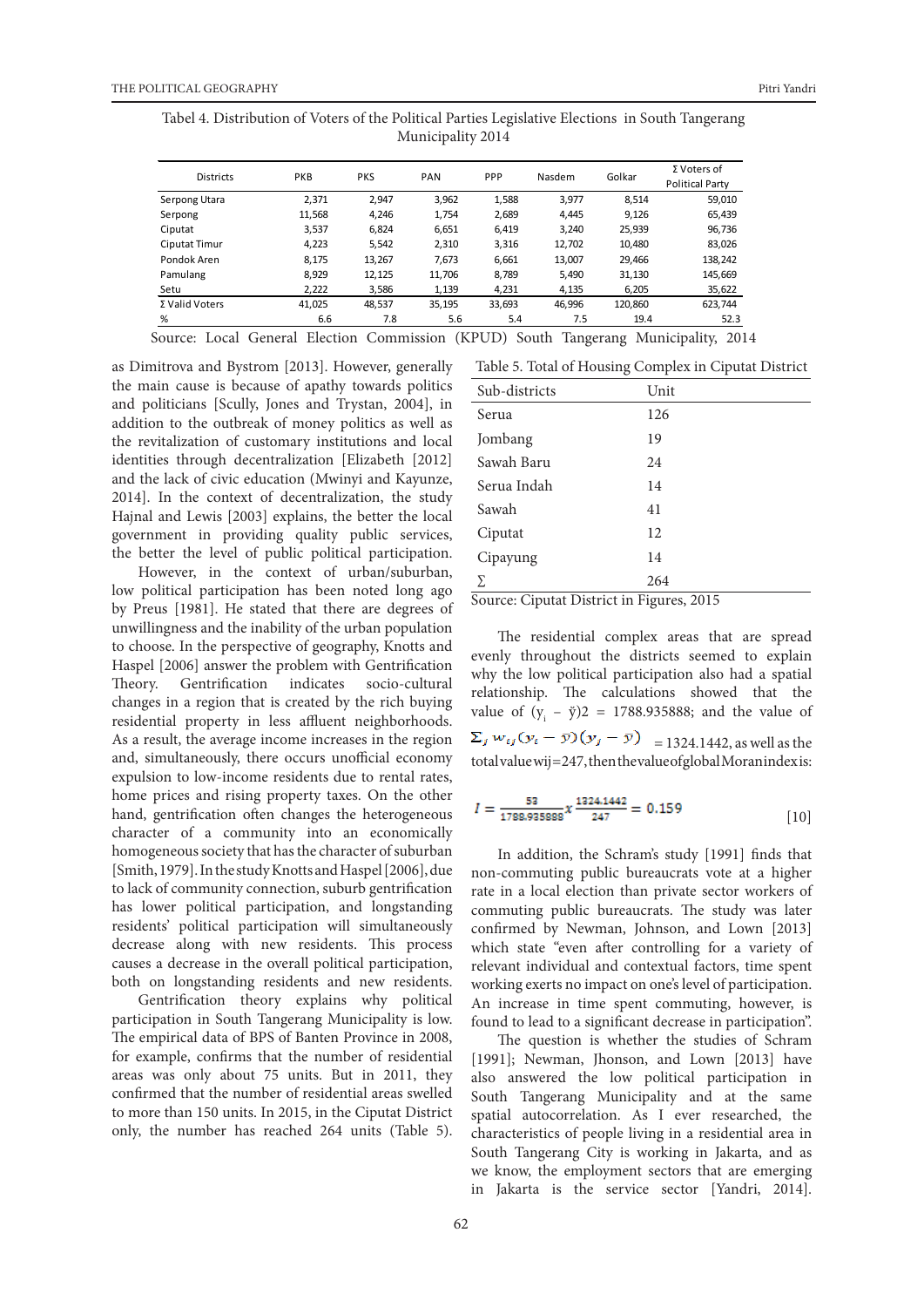Therefore, the data confirmed, population working in industry is dominated by the services sector and others, that percentage reached 91.3% of the 656,498 workers [BPS South Tangerang Municipality, 2015].

Their daily routine is to go to Jakarta and back home using various modes of transport (commuters), such as trains, buses, and private vehicles (cars and motorcycles). Estimates from www.tempo.co.id (8 November 2013), for example, shows the number of train passengers from the regions each morning reached 600 thousand people per day. In the region there is Integrated Border Bus Transport Bus (APTB). APTB operates 17 hours (05:00 to 22:00) with a capacity of 85 people each bus where each APTB route's capacity is about 17,340 people per day.

Thus, the results of this study are consistent with the findings of Schram [1991]; Newman, Jhonson, and Lown [2013] as well as answering why political participation in the suburb has a spatial autocorrelation. Therefore, last but not least, the novelty position of this study then completes our understanding of political dynamics and space entities in the Pemilukada in Indonesia. Even so, to reinforce these findings, the challenge for the next study is to investigate in detail voters' age and education level, with which we can get a definitive answer about the why they choose/ not to choose. In addition, observations of voters in a number of residential concentration as a result of gentrification in detail should also be reinvestigated.

# **4.Conclusion**

There are two issues to be addressed by this study; are voters and political participation of voters associated spatially? This question turns out to take us on the methods of analysis that must combine spatial analysis and at the same time social, economic and political simultaneously. In spatial analysis, we need a map depicting the boundaries of areas with boundaries that we can determine whether the area has adjacent to other regions. In this context, the regions in question are areas of districts and villages. Then, to determine whether the voters and participants have a spatial relationship, we need a spatial autocorrelation analysis tool known as Moran's I.

In turn, Moran's I calculation results couldn't be interpreted without involving another dimension, because political events do not occur in a vacuum. It is confirmed that the understanding of the phenomenon of space entities will involve multiple dimensions: social, economic, and cultural. From the combination of these shared dimensions we can conclude that the voter turnout to vote and participation has spatial association.

In the case of South Tangerang Municipality as a suburb, the winning of Airin's and Benyamin because first, the high support from numerous political parties gives them upper hand with parties' agents spread across the districts and villages. More agents who can mobilize public votes means that the greater the winning potential. Second, it is also related to their status the incumbent. Regional head candidates derived from the incumbent has access to the financial resources of the area for concealing campaign activities as development programs in all districts and subdistricts. This method is then formed positive image and raise electability. Third, Airin's play on ethnicbased politics of women proves to be quite effective.

The phenomenon of spatial autocorrelation of political participation associated with gentrification in suburb brings new housing complex, spread evenly in South Tangerang Municipality. The main characteristic of the families' job in the housing complex is the service sector in Jakarta, and they are commuters. Their even spread is the answer why political participation (lower) also has a spatial autocorrelation. Therefore, the conclusion is clear: the phenomenon of gentrification is counterproductive to efforts to create a better democracy. Therefore, this evidence can be taken as recommendations for policy makers to redesign suburban residential area in Indonesia.

# **Acknowledgment**

Thanks to Aziz Hasyim [University of Khairun, Ternate] for giving his opinion; Syarifah Dalimunthe [Research Center for Population LIPI] on deepening discussion; Bambang Dwitoro [Members of KPUD South Tangerang Municipality] for supporting data and interview are necessary in the process of writing this article.

## **References**

- Abdulbaki, L., (2008). Democratisation in Indonesia: from transition to consolidation, Asian Journal of Political Science, Volume 16, Issue 2: 151-172.
- Agustino, L., & Yusoff, M.A., (2010) Local politic in Indonesia: form autocratic to political reform
- [in bahasa], Jurnal Ilmu Politik, Edisi 21: 6-30. Foreign policy, Islam and democracy in Indonesia, Journal of Indonesian Social Sciences and Humanities, Vo. 3, 2010: 37-54.
- Bollen, K., (1993). Liberal democracy: validity and method factors in cross-national measures, American Journal of Political Science, Vol. 37, No. 4, November 1993: 1207-1230.
- Carter, A., & Stokes, G., (2002). Democracy and citizenship, in democratic theory today: challenges for the 21st century, Carter, A., & Stokes (ed), Cambridge: Polity Press.
- Cho, W.K.T., Gimpel, J.G., & Dyck, J.J., (2006). residential concentration, political socialization, and voter Turnout, The Journal of Politics, Vol. 68, No. 1, February 2006: 156-167.
- Clinton, J.D., & Lapinski, J.S., (2004). "Targeted" advertising and voter turnout: an experimental study of the 2000 presidential election, The Journal of Politics, Vol. 66, No. 1, February 2004: 69-96. Cox, R.K., (2002). Political Geography: Territory, State,
- and Society, Blackwell Publishers, Oxford, UK.
- Darmoval, D., (2006). The political geography of macro-level turnout in american political development, Political Geography 25: 123-150. Dimitrova, D.V., & Bystrom, D., (2013). The effects of